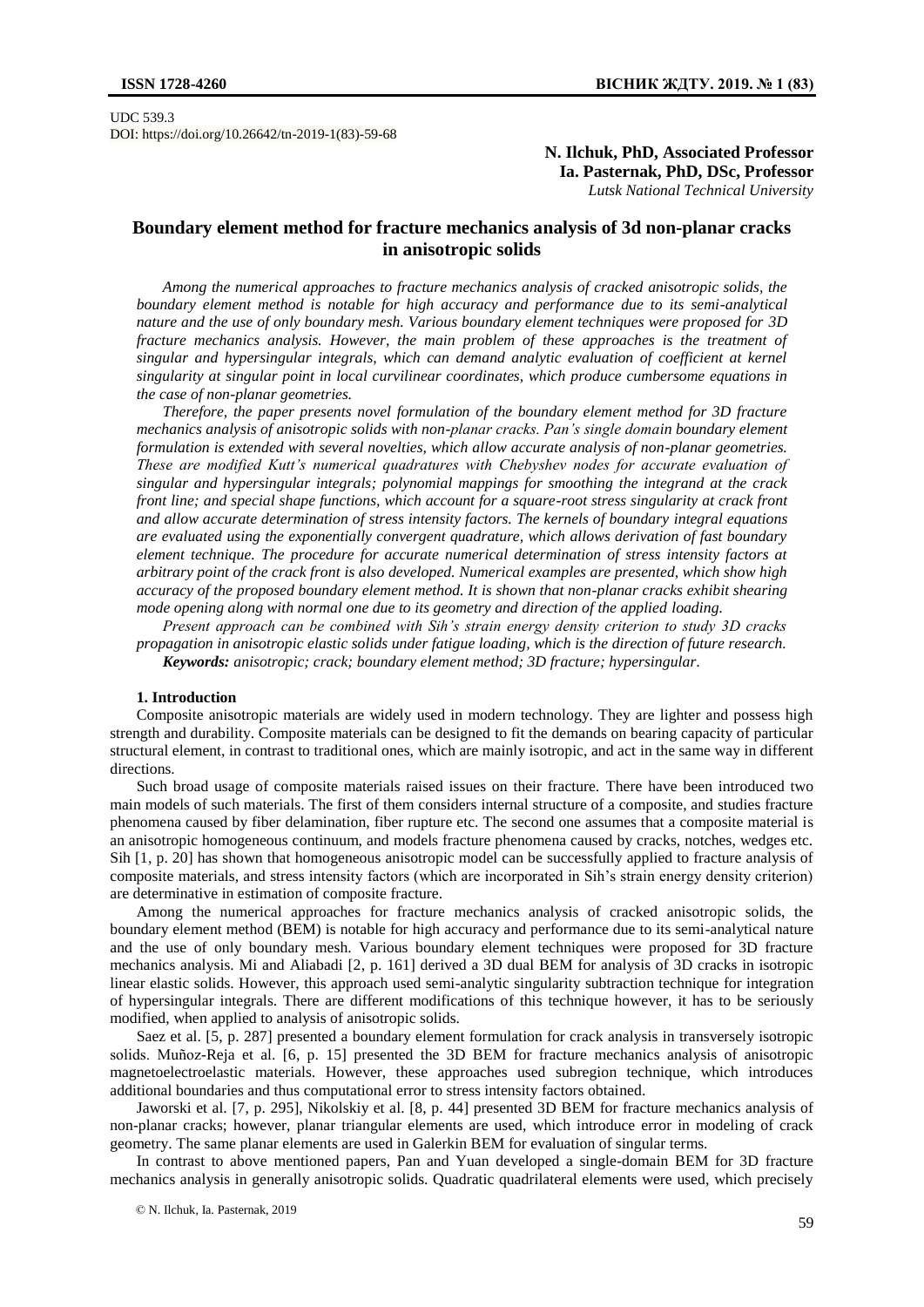model smooth non-planar cracks. However, the main problem of this approach is the quadrature used for treatment of singular and hypersingular integrals, which demand analytic evaluation of coefficient at kernel singularity at singular point in local curvilinear coordinates, which produce cumbersome equations in the case of non-planar geometries. Therefore, Pan and Yuan restrict themselves in this paper to the flat crack surfaces only.

This paper presents a novel single-domain BEM for analysis of 3D non-planar cracks in anisotropic solids, which consists of new quadratures for hypersingular integrals, new approaches for accurate evaluation of stress intensity factors, and accurate techniques for fast and accurate evaluation of hypersingular kernels.

## **2. Boundary integral equations for cracked anisotropic solids**

In a fixed Cartesian coordinate system  $Ox_1x_2x_3$  the equilibrium equations of an anisotropic solid can be presented in the following compact form

$$
\sigma_{ij,j} + f_i = 0,\tag{1}
$$

where  $\sigma_{ij}$  is a stress tensor;  $f_i$  is a body force vector; and indices vary from 1 to 3 (i.e.  $i = 1, 2, 3$ ). Here and further the Einstein summation convention is used. A comma at subscript denotes differentiation with respect to a coordinate indexed after the comma, i.e.  $u_{i,j} = \partial u_i / \partial x_j$ .

In the assumption of small strains the constitutive equations of linear anisotropic elasticity in the compact notations are as follows

$$
\sigma_{ij} = C_{ijkm} u_{k,m} \,, \tag{2}
$$

where  $u_i$  is a displacement vector;  $C_{ijkm}$  are the elastic stiffnesses (elastic moduli).

The boundary value problem for partial differential equations (1), (2) can be reduced to the solution of the following boundary integral equations of the single domain BEM:

• when the collocation point  $\mathbf{x}_0$  is placed on the smooth part of the boundary  $\partial \mathbf{B}$  of the solid  $\mathbf{B}$ :

$$
\frac{1}{2}u_i(\mathbf{x}_0) = \iint\limits_{\partial \mathcal{B}} U_{ij}(\mathbf{x}, \mathbf{x}_0) t_j(\mathbf{x}) dS(\mathbf{x}) - \text{CPV} \iint\limits_{\partial \mathcal{B}} T_{ij}(\mathbf{x}, \mathbf{x}_0) u_j(\mathbf{x}) dS(\mathbf{x}) \n+ \iint\limits_{C} U_{ij}(\mathbf{x}, \mathbf{x}_0) \Sigma t_j(\mathbf{x}) dS(\mathbf{x}) - \text{CPV} \iint\limits_{C} T_{ij}(\mathbf{x}, \mathbf{x}_0) \Delta u_j(\mathbf{x}) dS(\mathbf{x}), \n+ \iiint\limits_{\mathcal{B}} U_{ij}(\mathbf{x}, \mathbf{x}_0) f_j(\mathbf{x}) dV(\mathbf{x}),
$$
\n(3)

• when the collocation point  $\mathbf{x}_0$  is placed on the smooth part of the crack surface C:

$$
\frac{1}{2}\Delta t_i(\mathbf{x}_0) = n_j(\mathbf{x}_0) \Bigg[ CPV \iint_C Pv_{ijk}(\mathbf{x}, \mathbf{x}_0) \Sigma t_k(\mathbf{x}) dS(\mathbf{x}) \n-HFP \iint_C S_{ijk}(\mathbf{x}, \mathbf{x}_0) \Delta u_k(\mathbf{x}) dS(\mathbf{x}) + \iint_{\partial \mathcal{B}} D_{ijk}(\mathbf{x}, \mathbf{x}_0) t_k(\mathbf{x}) dS(\mathbf{x}), \n- \iint_{\partial \mathcal{B}} S_{ijk}(\mathbf{x}, \mathbf{x}_0) u_k(\mathbf{x}) dS(\mathbf{x}) + \iiint_{\mathcal{B}} D_{ijk}(\mathbf{x}, \mathbf{x}_0) f_k(\mathbf{x}) dV(\mathbf{x}) \Bigg],
$$
\n(4)

which kernels are defined as

$$
U_{ij}(\mathbf{x},\mathbf{x}_0) = \frac{1}{8\pi^2 |\mathbf{x}-\mathbf{x}_0|} \iint\limits_{|\lambda|=1} \Gamma_{ij}^{-1}(\lambda) dl(\lambda), \ \ T_{qi}(\mathbf{x},\mathbf{x}_0) = \tilde{C}_{ijkm} n_j(\mathbf{x}) U_{qk,m}(\mathbf{x},\mathbf{x}_0); \tag{5}
$$

$$
D_{ijk} = -\tilde{C}_{ijmp} U_{mk,p}, \quad S_{ijk} = -\tilde{C}_{ijmp} \tilde{C}_{kqrs} n_q U_{mr,ps},
$$
  
\n
$$
U_{ij,k} (\mathbf{x}, \mathbf{x}_0) = -\frac{1}{8\pi^2 r^2} \iint \left[ \tau_k \Gamma_{ij}^{-1} (\lambda) + \lambda_k F_{ij} \right] dl(\lambda),
$$
\n(6)

$$
D_{ijk} = -C_{jimp}U_{mk,p}, \quad S_{ijk} = -C_{jimp}C_{kqrs}n_qU_{mr,ps},
$$
\n
$$
U_{ij,k}(\mathbf{x}, \mathbf{x}_0) = -\frac{1}{8\pi^2 r^2} \iint_{|\lambda|=1} \left[ \tau_k \Gamma_{ij}^{-1}(\lambda) + \lambda_k F_{ij} \right] dl(\lambda),
$$
\n
$$
U_{ij,km}(\mathbf{x}, \mathbf{x}_0) = \frac{1}{8\pi^2 r^3} \iint_{|\lambda|=1} \left[ 2\Gamma_{ij}^{-1}(\lambda) \tau_k \tau_m + 2F_{ij}(\tau_k \lambda_m + \tau_m \lambda_k) -\lambda_k \lambda_m \right] \left[ 2\Gamma_{ip}^{-1}(\lambda) \tilde{C}_{plqs} \tau_l \tau_s \Gamma_{ij}^{-1}(\lambda) \right]
$$
\n(7)

$$
- \lambda_{k} \lambda_{m} \left[ 2 \Gamma_{ip}^{-1}(\boldsymbol{\lambda}) \boldsymbol{C}_{p l q s} \tau_{l} \tau_{s} \Gamma_{q j}^{-1}(\boldsymbol{\lambda}) \right. \\ \left. + \left( F_{ip} \Gamma_{q j}^{-1}(\boldsymbol{\lambda}) + \Gamma_{ip}^{-1}(\boldsymbol{\lambda}) F_{q j} \right) \tilde{\boldsymbol{C}}_{p l q s} \left( \tau_{l} \lambda_{s} + \tau_{s} \lambda_{l} \right) \right] dl(\boldsymbol{\lambda});
$$

where  $n_p$  is a unit outwards normal vector to the surface  $\partial \mathbf{B}$ ;  $\Sigma f = f^+ + f^-$  and  $\Delta f = f^+ - f^-$  denote the sum and the difference of functions on opposite faces  $C^+$  and  $C^-$  of the crack surface C;  $t_i = \sigma_{ij} n_j$  is the traction vector; **τ** is a unit vector collinear with  $\mathbf{x} - \mathbf{x}_0$ ; and  $\lambda$  is a unit vector normal to  $\mathbf{x} - \mathbf{x}_0$ ;  $r = |\mathbf{x} - \mathbf{x}_0|$ ;  $\Gamma_{ij}^{-1}(\xi)$  are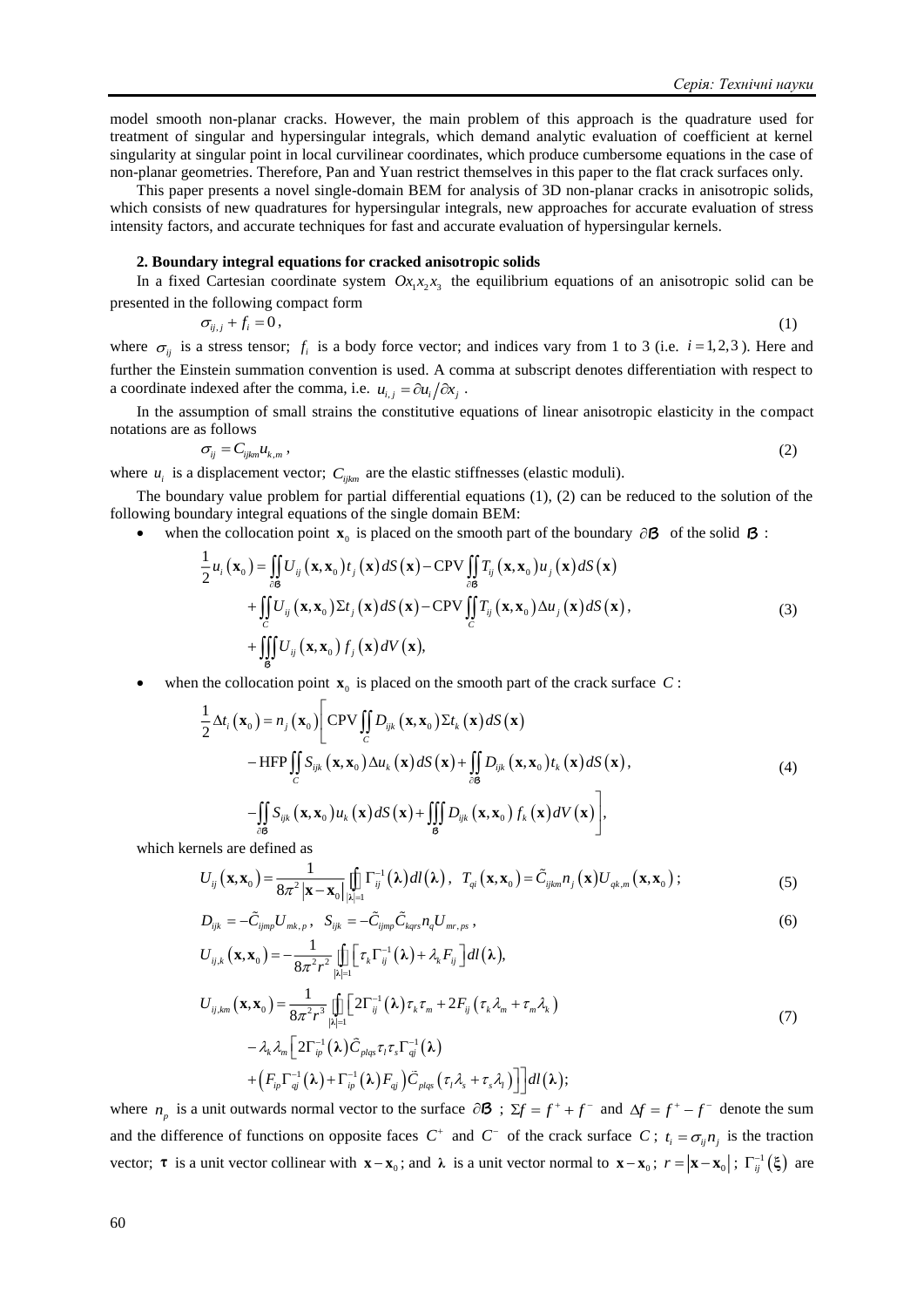the components of the matrix, which is inverse of the matrix  $\Gamma_{ik}(\xi) = \tilde{C}_{ijkm}\xi_j\xi_m$ , i.e.  $\Gamma_{ik}^{-1}(\xi)\Gamma_{kj}(\xi) = \delta_{ij}$ ;  $F_{ij} = -\Gamma_{ik}^{-1}(\lambda)\tilde{C}_{klms}\Gamma_{mj}^{-1}(\lambda)(\tau_i\lambda_s + \tau_s\lambda_i); \mu_{kpq} = \tau_k\lambda_p\lambda_q + \lambda_k\tau_p\lambda_q + \lambda_k\lambda_p\tau_q;$  CPV stands for the Cauchy Principal Value of the integral ,and HFP stands for the Hadamard Finite Part of the integral.

In the solution of the boundary integral equations  $(3)$ ,  $(4)$  the sought functions are tractions  $t_i$  or displacements  $u_i$  on the boundary  $\partial \mathbf{B}$  of the solid, and displacement discontinuity  $\Delta u_i$  on the crack surface C. When all of these functions are known, stress at arbitrary internal point  $y \in \mathcal{B}$  can be determined as

$$
\sigma_{ij}(\mathbf{y}) = \iint_{\partial \mathcal{B}} \left( D_{ijk} (\mathbf{x}, \mathbf{y}) t_k (\mathbf{x}) - S_{ijk} (\mathbf{x}, \mathbf{y}) u_k (\mathbf{x}) \right) dS(\mathbf{x}) \n+ \iint_{C} \left( D_{ijk} (\mathbf{x}, \mathbf{y}) \Sigma t_k (\mathbf{x}) - S_{ijk} (\mathbf{x}, \mathbf{y}) \Delta u_k (\mathbf{x}) \right) dS(\mathbf{x}) \n+ \iiint_{\mathcal{B}} D_{ijk} (\mathbf{x}, \mathbf{y}) f_k (\mathbf{x}) dV(\mathbf{x}).
$$
\n(8)

It should be mentioned that stress field possess square root singularity near crack front. The same as in 2D fracture mechanics stress intensity factors are introduced for 3D problems, which describe the strength of this square root singularity and serves as main fracture parameters. Thus accurate determination of the stress intensity factors is a very important issue.

## **3. Boundary element solution of the integral equations**

# *3.1. Evaluation of anisotropic kernels*

When implemented in BEM analysis for 3D cases, kernels given in the integral form can require tremendous computational efforts, which perhaps can involve millions of computations for a simple 3D model. Therefore, it is essential to use special techniques for evaluation of kernels. For instance, for the kernel (5) and its derivatives (7) (required for obtaining kernels (5), (6)) Xie et al. [14, p. 38] proposed three techniques, one of which is based on the direct numerical integration, and two others incorporate the residue theorem and reduce kernel evaluation to the Stroh eigenvalue problem.

The computational complexity of the direct numerical integration is  $m \cdot O(n^3)$ , where m is a number of quadrature nodes, and  $n$  is the dimension of the problem (3 for anisotropic materials), since matrix inversion is incorporated in kernels evaluation. The computational complexity of the Stroh eigenvalue problem is  $\frac{2}{3}(2n)^3 + O(n^2) \approx 5.3n^3 + O(n^2)$  (if Householder transformations are used) or even higher. Therefore,

computational costs of direct numerical integration are comparable to those of residue calculus, if the number of nodes is approximately about 10. However, special case of repeated eigenvalues should be considered separately in the residue calculus approach, which complicates corresponding computational algorithms. Thus, direct numerical integration approach is advantageous; however, one has to find the numerical quadrature, which provides the best accuracy at small number of nodes.

Since

## $\lambda = \mathbf{n} \cos \phi + \mathbf{m} \sin \phi$ , (9)

where **n** and **m** are two arbitrary orthogonal vectors in the oblique plane normal to  $t$ , it is easy to show that the integrands in (5)–(7) are  $\pi$ -periodic functions in polar angle  $\phi$ . Xie et al. [15, p. 183] used Gaussian quadrature for evaluation of these integrals. However, even at 25 Gaussian points the convergence of the results, especially for the second derivative, is not satisfactory.

Therefore, in this study it is proposed to use the trapezoid formula for numerical integration of the integrals involved in kernels. At first glance, it seems unreasonable, since it is known that Gaussian quadrature has the highest accuracy for polynomials. However, it was recently shown that trapezoid rule is exponentially convergent for integrals over a periodic interval. This useful feature is implemented in calculation of kernels (5), (6).

In the numerical examples section it is shown high convergence of the trapezoid rule applied to calculation of the kernels.

*3.2. Boundary element mesh and crack front modeling*

At the first step (preprocessing) of the boundary element solution of derived boundary integral equations for a particular problem the surface  $\partial \mathbf{B}$  of the solid along with the crack surface C is meshed with quadrilateral quadratic discontinuous boundary elements. The local curvilinear coordinate system  $O\xi\eta$  is associated with each boundary element, moreover,  $-1 \le \xi \le 1$ ,  $-1 \le \eta \le 1$ . The collocation points are placed at nodes  $\xi = (-2/3;0;2/3); \eta = (-2/3;0;2/3)$ . Therefore, there are 9 collocation points associated with each boundary element.

Boundary conditions along with unknown boundary and discontinuity functions are interpolated within the collocation points at each boundary element  $\Gamma_N$  as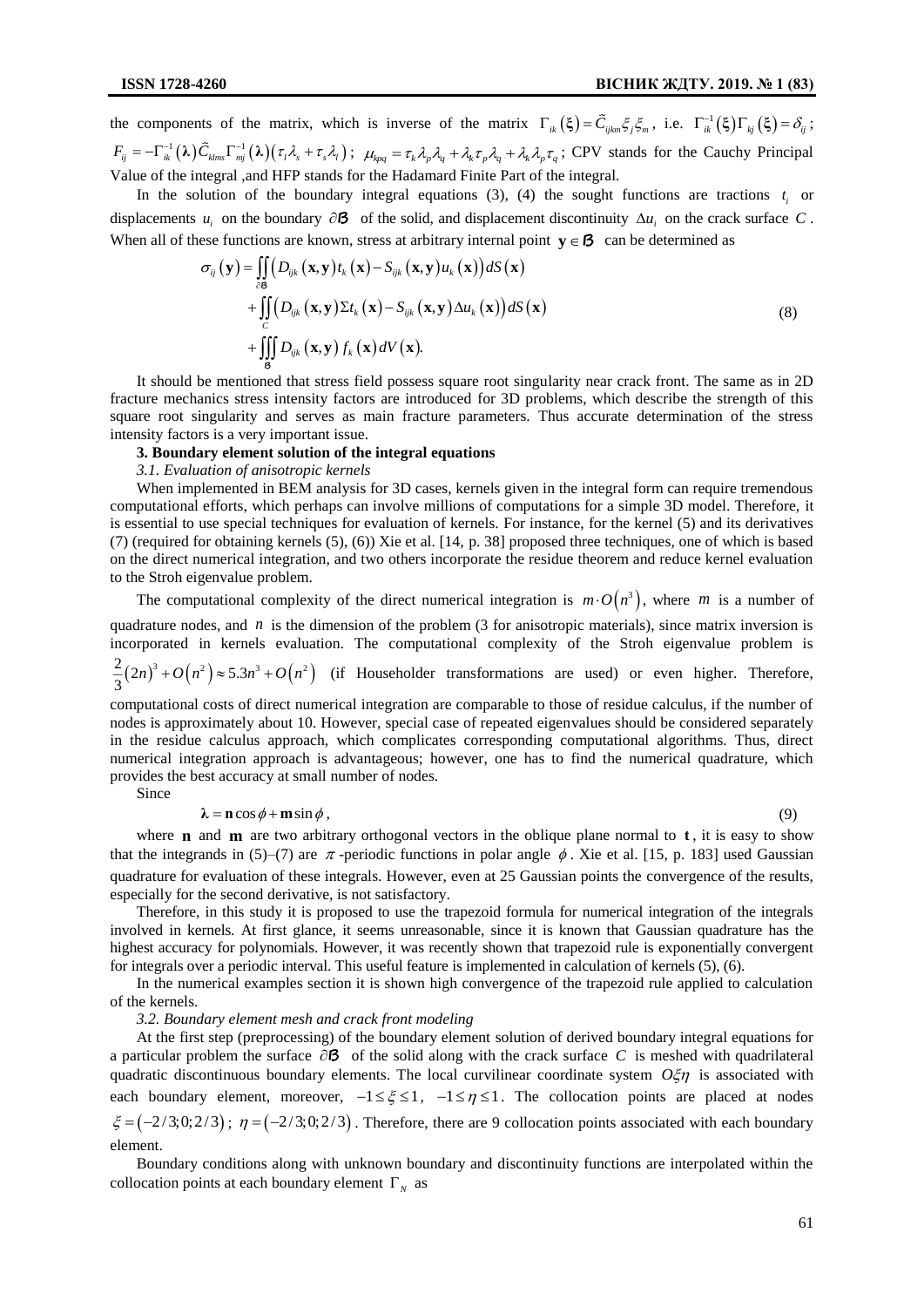$$
\mathbf{b}_{N}\left(\xi,\eta\right)=\sum_{i=1}^{3}\sum_{j=1}^{3}\mathbf{b}_{N}^{i,j}\phi_{i}\left(\xi\right)\phi_{j}\left(\eta\right),\tag{10}
$$

where  $\mathbf{b} = (u_i, \Delta u_i, t_i, \Sigma t_i, \Delta t_i)^T$ , and the discontinuous shape functions are given as [2]

$$
\phi_1(\xi) = \xi \left( \frac{9}{8} \xi - \frac{3}{4} \right), \quad \phi_2(\xi) = \left( 1 - \frac{3}{2} \xi \right) \left( 1 + \frac{3}{2} \xi \right), \quad \phi_3(\xi) = \xi \left( \frac{9}{8} \xi + \frac{3}{4} \right).
$$
\n(11)

If the side of the boundary element models the crack front, special shape functions are used for displacement and temperature discontinuity to capture the square root singularity arising at crack front<br>  $A^{\Delta} (E) = \sqrt{1 + E} \left( \Phi^{\Delta} + \sum_{i=1}^{3} \Phi^{\Delta} (1 + E)^{i-1} \right)$ 

$$
\phi_i^{\mathbf{A}}(\xi) = \sqrt{1 \pm \xi} \left( \Phi_{i1}^{\mathbf{A}} + \sum_{j=2}^3 \Phi_{ij}^{\mathbf{A}} \left( 1 \pm \xi \right)^{j-1} \right). \tag{12}
$$

Constants  $\Phi_{ij}^{\Delta}$  are determined from the system of equations  $\phi_i(\xi_j) = \delta_{ij}$ , where  $\xi_j = (-2/3; 0; 2/3)$ .

Substituting (10) into the boundary integral equations (3), (4), one obtains the system of linear algebraic equations for unknown nodal values of the boundary and discontinuity functions.

*3.3. Techniques for precise integration of regular, weakly, strongly and hypersingular integrals* 3.3. Techniques for precise integration of regular, weakly, strongly and hypersingular<br>The coefficients of the obtained system of algebraic equations are the double integrals<br> $I_{NijIJ}^{(1)}(\mathbf{x}_0) = \int_{-1-1}^{1} I U_{IJ}(\mathbf{x}(\xi,\eta),\$ 

**b**<sub>N</sub>(ξ, η) = 
$$
\sum_{i} \sum_{j=1}^{N} b_{ij}^{\dagger} \phi_i(\xi) \phi_j(\eta)
$$
,  
where **b** =  $(u_i, \Delta u_i, t_i, \Sigma t_i, \Delta t_i)^T$ , and the discontinuous shape functions are given  
 $\phi_i(\xi) = \xi \left(\frac{9}{8}\xi - \frac{3}{4}\right)$ ,  $\phi_i(\xi) = \left(1 - \frac{3}{2}\xi\right)\left(1 + \frac{3}{2}\xi\right)$ ,  $\phi_i(\xi) = \xi\left(\frac{9}{8}\xi\right)$   
If the side of the boundary element models the crack front, special shape fur  
and temperature discontinuity to capture the square root singularity arising at era  
 $\phi_i^{\Delta}(\xi) = \sqrt{1 \pm \xi} \left(\Phi_{i1}^{\Delta} + \sum_{j=2}^{3} \Phi_{ij}^{\Delta}(1 \pm \xi)^{j-1}\right)$ .  
Constraints 0<sup>2</sup> are determined from the system of equations θ<sub>i</sub>(ξ<sub>i</sub>) = δ<sub>j</sub>, who  
Substituting (10) into the boundary integral equations (3), (4), one obtain  
3.3. Techniques for precise integration of regular, weakly, strongly and hyp  
The coefficients of the obtained system of algebraic equations are the double  
 $I_{i,ij}^{(1)}$  $(\mathbf{x}_0) = \int_{-1}^{1} \int_{-1}^{1} U_{ij}(\mathbf{x}(\xi,\eta), \mathbf{x}_0) \phi_i(\xi) \phi_j(\eta) J_{N}(\xi,\eta) d\xi d\eta$ ,  
 $I_{i,ij}^{(2)}$  $(\mathbf{x}_0) = \int_{-1}^{1} \int_{-1}^{1} U_{ij}(\mathbf{x}(\xi,\eta), \mathbf{x}_0) \phi_i(\xi) \phi_j(\eta) J_{N}(\xi,\eta) d\xi d\eta$ ,  
 $I_{i,ij}^{(3)}$  $(\mathbf{x}_0) = \int_{-1}^{1} \int_{-1}^{1} U_{ij}(\mathbf{x}(\xi,\eta), \mathbf{x}_0) \phi_i(\xi) \phi_j(\eta) J_{N}(\xi,\eta) d\xi d\eta$ ,  
 $I_{i,ij}^{(3)}$  $(\mathbf{x}_0) = \int_{-1}^{1} \int_{-1}^{1} U_{ij}(\mathbf{x}(\xi,\eta), \mathbf{x}_0) \phi_i(\xi) \phi$ 

where  $J_N(\xi, \eta) = \left| \frac{\partial \mathbf{x}}{\partial \xi} \times \frac{\partial \mathbf{x}}{\partial \eta} \right|$  $=\left|\frac{\partial x}{\partial x} \times \frac{\partial x}{\partial x}\right|$  $\partial \xi \, \widehat{\,} \, \partial \eta$  $\frac{\mathbf{x}}{|\mathbf{x}|} \times \frac{\partial \mathbf{x}}{\partial \mathbf{x}}$  is a Jacobian of variable change on the boundary element  $\Gamma_N$ .

Since the shape functions  $\phi_i(\xi)$ ,  $\phi_j(\eta)$  can be selected in the form (12) for elements, which model the crack front, customary Gaussian quadrature can produce high error, even if the collocation point  $\mathbf{x}_0$  does not belong to the boundary element  $\Gamma_N$ . Therefore, in the present boundary element formulation the following polynomial mapping is used

$$
\xi = \frac{1}{2} \left( 3 - \xi_1^2 \right) \xi_1, \quad \eta = \frac{1}{2} \left( 3 - \eta_1^2 \right) \eta_1, \quad d\xi d\eta = \frac{9}{4} \left( 1 - \xi_1^2 \right) \left( 1 - \eta_1^2 \right) d\xi_1 d\eta_1, \tag{13}
$$

which maps the domain  $(-1,1) \times (-1,1)$  onto itself and smoothens the integrand at  $\xi_1 = \pm 1$ ;  $\eta_1 = \pm 1$ . After (13) is applied, the regular integrals are evaluated numerically with Gaussian quadrature (20 nodes are used).

Special attention should be paid to the case, when  $\mathbf{x}_0 = \mathbf{x} (\xi^0, \eta^0)$  belongs to the boundary element  $\Gamma_N$ . From Eqs (3) – (7) it follows that in this case integral  $I^{(1)}$  is weakly singular,  $I^{(2)}$ ,  $I^{(3)}$  are strongly singular, and  $I^{(4)}$  is hypersingular. All these integrals are evaluated in the polar coordinate system, which yield

$$
I = \frac{9}{4} \sum_{q=1}^{4} \int_{\theta_{q}}^{\theta_{q+1}} \int_{0}^{\theta_{q+1}} F\big(\mathbf{x}(\xi,\eta),\mathbf{x}_{0}\big) \phi_{i}(\xi) \phi_{j}(\eta) J_{N}(\xi,\eta) \big(1-\xi_{1}^{2}\big) \big(1-\eta_{1}^{2}\big) r dr d\theta , \qquad (14)
$$

where  $F(\mathbf{x}(\xi,\eta)-\mathbf{x}_0)$  is a corresponding kernel;  $\xi = \xi(\xi_1^0 + r\cos\theta)$ ,  $\eta = \eta(\eta_1^0 + r\sin\theta)$ ;  $\mathbf{x}_0 = \mathbf{x}(\xi^0,\eta^0)$  (  $\xi^0 = \xi(\xi_1^0), \quad \eta^0 = \eta(\eta_1^0)$  is a collocation point at the boundary element  $\Gamma_N$ ;  $\theta_1 = \arctan(-1 - \eta_1^0, 1 - \xi_1^0)$ ,  $\theta_2 = \arctan\left(1 - \eta_1^0, 1 - \xi_1^0\right), \quad \theta_3 = \arctan\left(1 - \eta_1^0, -1 - \xi_1^0\right); \quad \theta_4 = 2\pi + \arctan\left(-1 - \eta_1^0, -1 - \xi_0\right); \quad \theta_5 = 2\pi + \theta_1;$  $R_1(\theta) = (1 - \xi_1^0)/\cos\theta$ ;  $R_2(\theta) = (1 - \eta_1^0)/\sin\theta$ ;  $R_3(\theta) = (-1 - \xi_1^0)/\cos\theta$ ;  $R_4(\theta) = (-1 - \eta_1^0)/\sin\theta$ .

It is readily seen from Eq (14) that if the kernel  $F(\mathbf{x}, \mathbf{x}_0)$  is weakly singular  $(F \sim 1/r)$  integral (14) is regular, since the polar transformation Jacobian cancels this singularity. Therefore, convenient Gaussian quadrature rule can be applied to evaluate this integral numerically.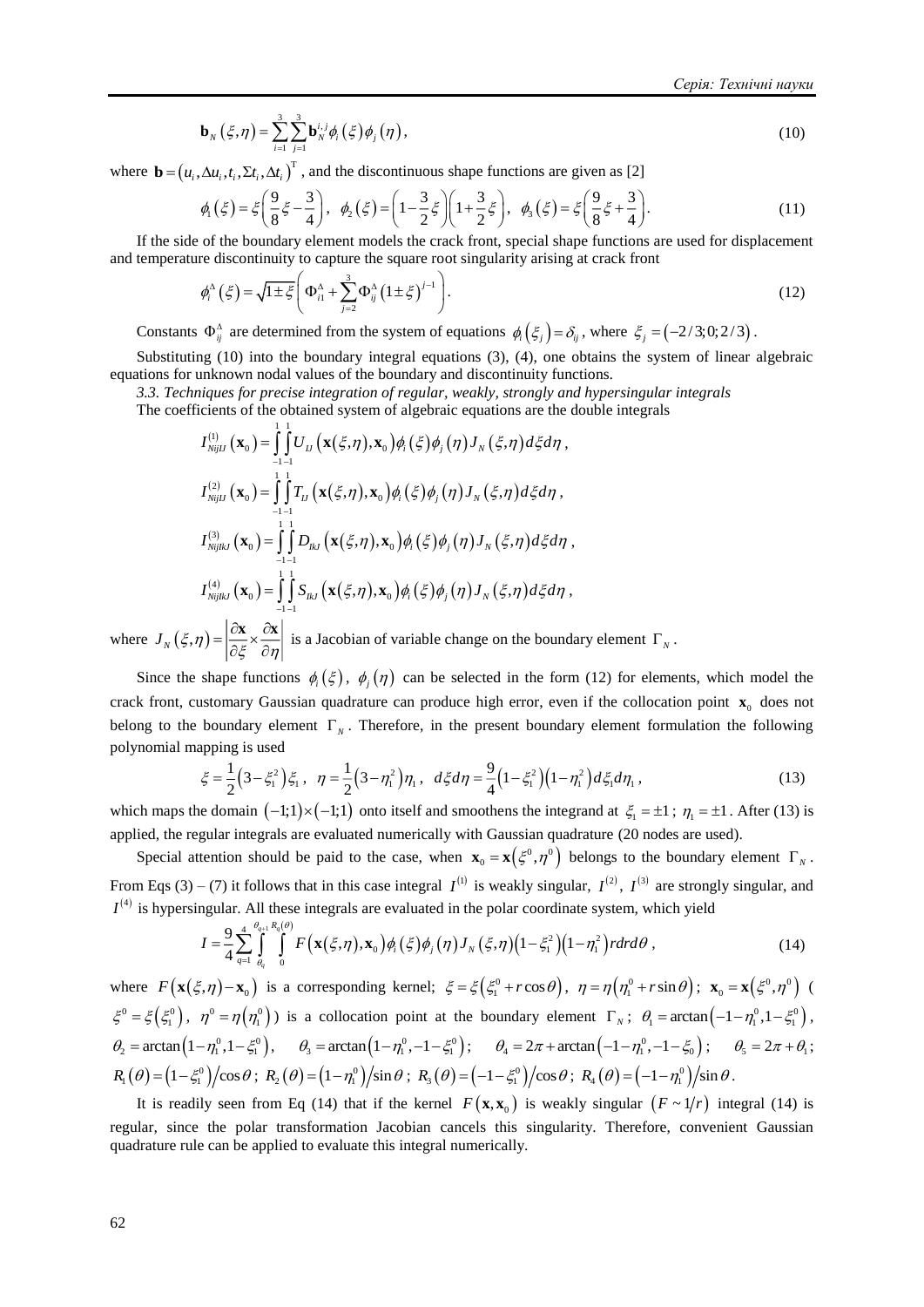For numerical evaluation of singular ( $F \sim 1/r^2$ ) and hypersingular ( $F \sim 1/r^3$ ) integrals Pan and Yuan [10, p. 211] proposed to use the finite part Kutt's numerical quadrature [18, p. 40] for inner integral with respect to *r* and Gaussian quadrature for the outer regular integral with respect to  $\theta$ .

However, the main problem of the Kutt's quadrature used by Pan and Yuan [10, p. 211] is the requirement of evaluation of the singularity coefficient at the point  $\mathbf{x}_0$ , which depend on the vector  $\mathbf{x}-\mathbf{x}_0$ . The latter is influenced by the geometry of the boundary element. Pan and Yuan [10, p. 211] considered only planar elements. When non-planar boundary elements are considered, analytic determination of the dependence of kernel singularity coefficient on boundary element curvilinear coordinates  $\xi$ ,  $\eta$  produce formulae, which are hard to implement in the computer code. Therefore, here Kutt's quadrature is modified to omit the requirement of computation of singularity coefficient and to be more accurate.

Kutt [19, p. 205] proposed the following quadrature rule for finite part integrals with algebraic singularity

$$
\operatorname{HFP}\int_{0}^{R}\frac{f(x)}{x^{\lambda}}dx \approx R^{1-\lambda}\sum_{i=1}^{N}\left[w_{i}^{(\lambda)}+c_{i}^{(\lambda)}\frac{\ln R}{(\lambda-1)!}\right]f(Rt_{i}),
$$
\n(15)

where  $t_i \in [0;1]$  are quadrature nodes;  $\lambda$  is a positive integer, which indicates the strength of singularity;  $R > 0$ ;  $w_i^{(\lambda)}$  and  $c_i^{(\lambda)}$  are weights for the selected  $\lambda$  and  $t_i$   $(i=1,...,N)$ . The latter are determined from the following system of linear algebraic equations

$$
\sum_{j=1}^{N} w_j^{(\lambda)} t_j^{(i-1)} = \begin{cases} \frac{1}{i - \lambda}, & i \neq \lambda, \\ 0, & \text{otherwise}; \end{cases}, \quad \sum_{j=1}^{N} c_j^{(\lambda)} t_j^{(i-1)} = \begin{cases} (\lambda - 1)!, & i = \lambda, \\ 0, & \text{otherwise}; \end{cases} (i = 1, ..., N).
$$
 (16)

Due to its polynomial interpolation nature, Kutt's quadrature is exact for polynomials of degree  $N-1$ .

Kutt has selected the equidistant node set  $t_i = (i-1)/N$  [18, p. 40]. The same nodes were used by Pan and Yuan [10, p. 211] for numerical evaluation of hypersingular integrals in their 3D BEM. However, this set of quadrature nodes has two inconveniencies, when implemented in BEM. The first one is that one has to know  $f(0)$ . Since in the BEM it is not given explicitly, one should consider the integrand behavior at a singular point separately, which is difficult in the case of non-planar geometries. The second is that for high numbers N of quadrature nodes Runge's phenomenon can be observed, which can lead to sufficient errors, when integrating certain functions. These inconveniences can be overcome if one select Chebyshev nodes as the nodes of Kutt's quadrature

$$
t_i = \frac{1}{2} \left( 1 - \cos \frac{(2i - 1)\pi}{2N} \right) \quad (i = 1, ..., N).
$$
 (17)

Numerical tests on polynomials of degree higher than  $N-1$  have shown that the error of the modified Kutt's quadrature with Chebyshev nodes is much less than those of the convenient Kutt's quadrature with equidistant nodes.

distant nodes.  
\nWith respect to this, inner finite part integrals are evaluated via Eq (15) assuming that  
\n
$$
f(r) = F(\mathbf{x}(\xi, \eta), \mathbf{x}_0) \phi_i(\xi) \phi_j(\xi) J_N(\xi, \eta) (1 - \xi_1^2) (1 - \eta_1^2) r^{\lambda+1},
$$
\n(18)

where  $\lambda + 1$  is the strength of singularity of the kernel  $F(\mathbf{x}, \mathbf{x}_0)$ . Since Chebyshev nodes (17) used in the quadrature (15) do not require to evaluate  $f(0)$ , no other special treatment of singular terms is required, which is advantageous comparing to the usage of convenient Kutt's quadrature utilized by Pan and Yuan [10, p. 211].

*3.4. Stress intensity factors at crack front*

Consider a local coordinate system at a point A of the crack front (Figure 1). The axes of this system are defined by three unit orthogonal vectors  $\mathbf{n}$ ,  $\mathbf{m}$ ,  $\tau$ , where  $\mathbf{n}$  is a normal to crack face;  $\mathbf{m}$  is a tangent to the crack front curve at  $A$ , and  $\tau = \mathbf{n} \times \mathbf{m}$ . Without loss in generality consider that the boundary element, which the point A belongs to, models the crack front line with its side  $\xi = 1$  (Figure 1).



*Figure 1. Local coordinate system at crack front*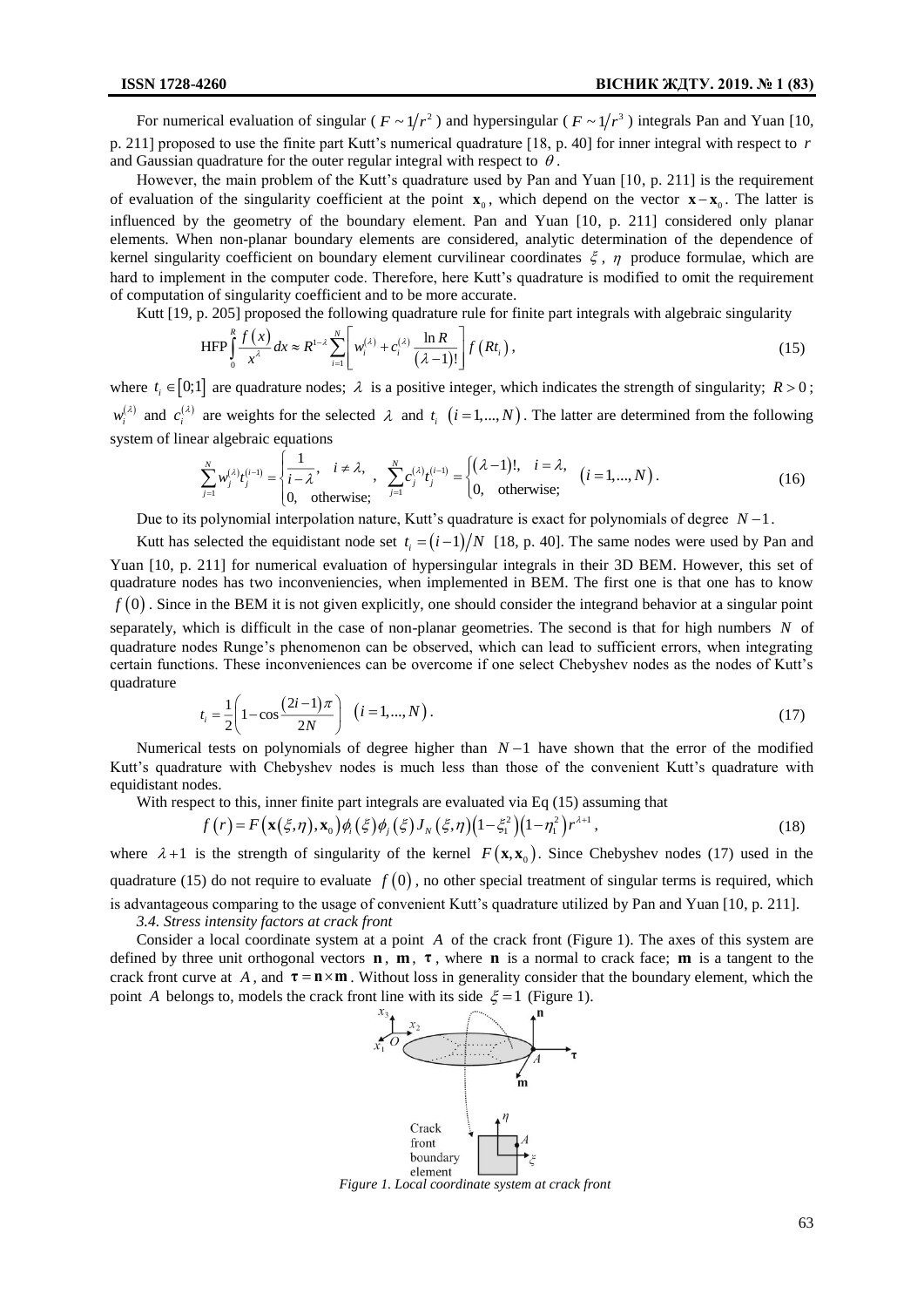Normal and tangent vectors are defined as

$$
\mathbf{n} = \left(\frac{\partial \mathbf{x}}{\partial \xi} \times \frac{\partial \mathbf{x}}{\partial \eta}\right) / \left|\frac{\partial \mathbf{x}}{\partial \xi} \times \frac{\partial \mathbf{x}}{\partial \eta}\right|; \quad \mathbf{m} = -\frac{\partial \mathbf{x}}{\partial \eta} / \left|\frac{\partial \mathbf{x}}{\partial \eta}\right|,\tag{19}
$$

where  $\mathbf{x}(\xi, \eta)$  is a position vector, which defines the surface of the boundary element. Then according to Eq (10) the displacement discontinuity function  $\Delta u^*(x)$  in the local coordinate system on the considered boundary element is equal to

$$
\Delta \mathbf{u}^* (\mathbf{x}) = \Omega \sum_{i=1}^3 \sum_{j=1}^3 \Delta \mathbf{u}^{(i,j)} \phi_i^{\Delta} (\xi) \phi_j (\eta) , \qquad (20)
$$

where  $\Delta \mathbf{u}^{(i,j)}$  are the nodal values of the displacement discontinuity function, and  $\Omega$  is the rotation matrix, which is defined as

$$
\Omega = \begin{bmatrix} \tau_1 & n_1 & m_1 \\ \tau_2 & n_2 & m_2 \\ \tau_3 & n_3 & m_3 \end{bmatrix} .
$$
 (21)

According to the stress intensity factors vector at the point *A* of the crack front is defined as

$$
\mathbf{k} = \lim_{\mathbf{x} \to \mathbf{x}(A)} \sqrt{\frac{\pi}{8s(\mathbf{x})}} \mathbf{L} \cdot \Delta \tilde{\mathbf{u}}^*(\mathbf{x}),
$$
 (22)

where  $\mathbf{k} = [K_{\text{II}}, K_{\text{I}}, K_{\text{III}}]^T$ ;  $K_{\text{I}}$ ,  $K_{\text{III}}$ , are the stress intensity factors of corresponding modes; **L** is a Barnett – Lothe tensor evaluated in the local coordinate system; and  $s(\mathbf{x})$  is an arc length evaluated from  $\mathbf{x}$  to A along the cross section of the crack with the plane  $(n, \tau)$ .

Expanding  $s(\mathbf{x})$  into Taylor series at the vicinity of A one obtains

$$
s = (1 - \xi)\rho(\eta_A) + O\left(\left(1 - \xi\right)^2; \left(\eta_A - \eta\right)^2\right),\tag{23}
$$

where

$$
\rho(\eta_A) = \tau \cdot \frac{\partial \mathbf{x}}{\partial \xi}\bigg|_{\xi = 1, \eta = \eta_A} \,. \tag{24}
$$

Substituting (12) and (23) into (22) and evaluating the limit one obtains

$$
\mathbf{k} = \sqrt{\frac{\pi}{8\rho(\eta_A)}} \mathbf{L} \cdot \Omega \sum_{i=1}^3 \sum_{j=1}^3 \Delta \mathbf{u}^{(i,j)} \Phi_{i1}^{\Delta} \phi_j(\eta_A), \qquad (25)
$$

which is the formula implemented in the present BEM for precise evaluation of the stress intensity factors.

According to [11, p. 96] the Barnett – Lothe tensor in the local coordinate system can be evaluated with the following integral

$$
\mathbf{L} = -\frac{1}{\pi} \int_{0}^{\pi} \mathbf{\Omega} \mathbf{N}_{3}(\theta) \mathbf{\Omega}^{T} d\theta, \qquad (26)
$$

where  $\mathbf{N}_3(\theta) = -\mathbf{R}(\theta)\mathbf{T}^{-1}(\theta)\mathbf{R}^{\mathrm{T}}(\theta) - \mathbf{Q}(\theta);$   $Q_{ij}(\theta) = C_{ikjm}\omega_k\omega_m$ ,  $T_{ij}(\theta) = C_{ikjm}\omega_k\omega_m$ ,  $R_{ij}(\theta) = C_{ikjm}\omega_k\omega_m$ ;  $\mathbf{\omega} = \mathbf{\tau} \cos \theta + \mathbf{n} \sin \theta$ ,  $\mathbf{\theta} = -\mathbf{\tau} \sin \theta + \mathbf{n} \cos \theta$ .

#### **4. Numerical results**

*4.1. Fast convergence of the trapezoid rule in evaluation of anisotropic kernels*

Since at first glance it is not obvious that the trapezoid rule can efficiently handle evaluation of anisotropic kernels, we consider an example of Xie et al. [14] of numerical evaluation of the second derivative  $U_{II,km}$  of elastic Green's function. The results are obtained for Mg material with the following elastic properties [14]:  $C_{11} = C_{22} = 59.7 \text{ GPa}, \quad C_{33} = 61.7 \text{ GPa}, \quad C_{13} = C_{23} = 21.7 \text{ GPa}, \quad C_{12} = 26.2 \text{ GPa}, \quad C_{44} = C_{55} = 16.4 \text{ GPa},$  $C_{66} = 16.75$  GPa.

Second derivative of the Green's function is evaluated at the point  $\mathbf{x}-\mathbf{x}_0 = (1,2,3)^T$  $\mathbf{x} - \mathbf{x}_0 = (1, 2, 3)^T$ . Four methods are compared. They are the Numerical Integration Method (NIM) [14], the Residue Calculus Method (RCM) [14, p. 38], the improved Residue Calculus Method (iRCM) [14, p. 38], and the proposed numerical integration with the Trapezoid Rule (TR). Since the worst convergence is possessed by  $U_{2,11}$  [14, p. 38], only its value is presented in Table 1. The exact solution is taken from Pan and Chou [20, p. 10]. Numerical calculations are held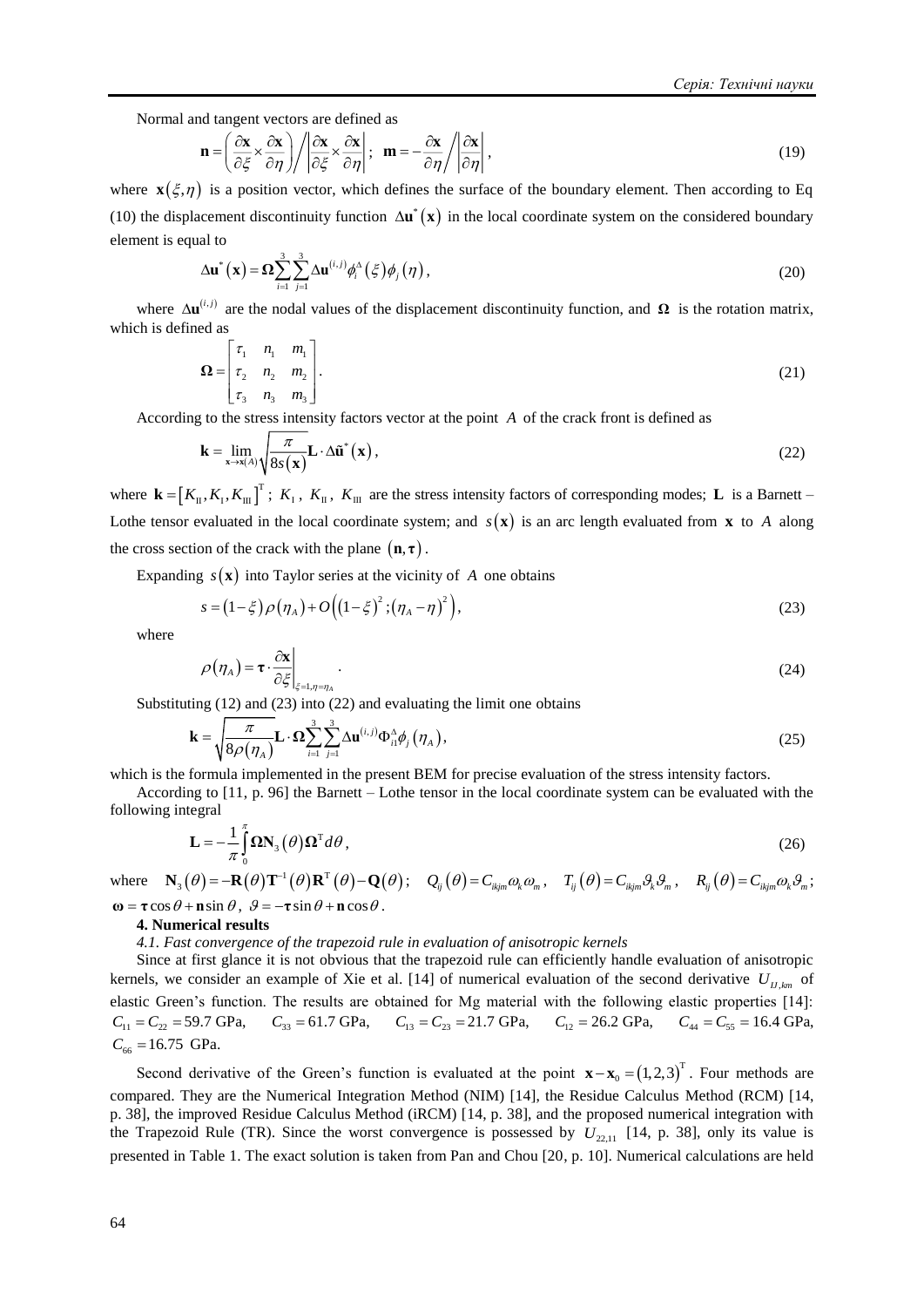with the developed C++ program, which uses IEEE 64-bit double precision floating point number format (with 15–17 significant decimal digits).

It can be seen from Table 1 that the trapezoid rule converges very fast. Only 16 nodes of the trapezoid rule are enough to obtain the same accuracy as the Gaussian quadrature with 25 nodes or the improved RCM. The 8 point trapezoid rule has the accuracy comparable with the RCM.

Comparison of the results for different number of the trapezoid rule nodes allows to state that the number of true significant decimal digits is proportional to the number of nodal points in the trapezoid rule. However, the number of true decimal digits is also limited with the length of the mantissa used in floating-point computations.

*Table 1*

| Exact                       | $-6.2581146860784102\times10^{-5}$      |                                  |
|-----------------------------|-----------------------------------------|----------------------------------|
| NIM with 25 Gaussian points | $-6.2581146860783276$ ×10 <sup>-5</sup> |                                  |
| <b>RCM</b>                  | $-6.2581147470664643 \times 10^{-5}$    |                                  |
| iRCM                        | $-6.2581146860783736\times10^{-5}$      |                                  |
| TR with 4 points            | $-6.267696062871067$ ×10 <sup>-5</sup>  | $\times 10^9$ m <sup>-1</sup> /N |
| TR with 8 points            | $-6.258112576749089$ ×10 <sup>-5</sup>  |                                  |
| TR with 12 points           | $-6.258114686298868$ ×10 <sup>-5</sup>  |                                  |
| TR with 16 points           | $-6.258114686078395\times10^{-5}$       |                                  |
| TR with 20 points           | $-6.258114686078408$ ×10 <sup>-5</sup>  |                                  |

 $U_{_{\rm 22,11}}$  evaluated by different approaches at the given point of Mg anisotropic medium

## *4.2. Numerical verification. Penny-shaped crack in an infinite isotropic medium*

In order to verify the developed BEM consider the thermoelastic problem for a penny-shaped crack of radius *R*, which is parallel to  $Ox_1x_2$  plane. The crack is meshed with only 12 quadrilateral discontinuous boundary elements (Figure 2). Four central boundary elements Nos. 1–4 use general quadratic shape functions (11), while other elements (Nos. 5–12) utilize special shape functions (12) to account for the square root singularity of stress at the crack front. Thus the reduced numerical problem has 12x9x3=324 degrees of freedom.



*Figure 2. Boundary element mesh of the penny-shaped crack*

The medium is loaded with uniform stress field  $\sigma_{33} = p$  at infinity. According to [21, p. 15], in this case the analytic solution of the problem gives the following value of stress intensity factor  $K_1^0 = p\sqrt{R/\pi}$ . Normalized values of the stress intensity factor  $K<sub>1</sub>$  along the crack front line defined by polar angle  $\varphi$  are depicted in Figure 3.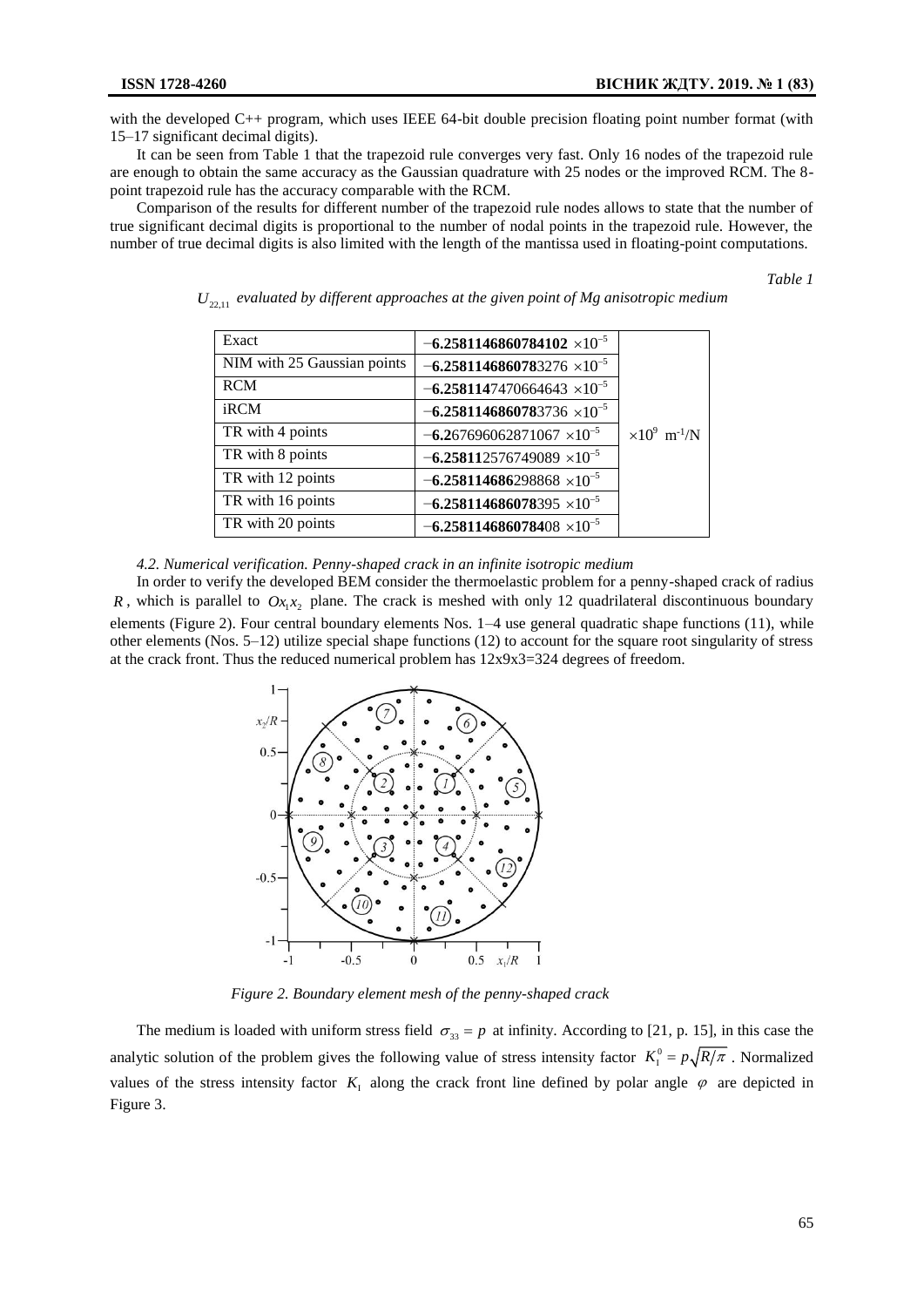

*Figure 3. Numerically obtained stress intensity factor along a front line of the penny-shaped crack*

Figure 1 shows that the stress intensity factor  $K<sub>1</sub>$  is constant along crack front. Detailed analysis of numerical data has shown that relative error of computations is less than 0.9 %. Thus present boundary element approach allows precise study of stress intensity factors with low number of elements.

*4.3. Paraboloidal crack in anisotropic medium*

Consider anisotropic Mg medium (which properties are given in section 4.1) containing a crack, which surface is given by the following equation of elliptic paraboloid of revolution

$$
x_3 = \rho \left( x_1^2 + x_2^2 \right), \quad x_1^2 + x_2^2 \le R^2 \,, \tag{27}
$$

where  $\rho$  and R are constants (if  $\rho = 0$  one obtains a penny-shaped crack of a radius R). The crack is meshed with only 12 quadrilateral discontinuous boundary elements, which  $x_1$  and  $x_2$  coordinates are the same as depicted in Figure 2, and  $x_3$  coordinate is determined through Eq (27). The medium is loaded with uniform stress field  $\sigma_{33} = p$  at infinity. Normalized values of stress intensity factors at crack front are depicted in Figure 4. The normalization factor is equal to  $K_0 = K_1^0 = p \sqrt{R/\pi}$ .



*Figure 4. Normalized stress intensity factors along a front line of paraboloidal crack: (a) normal mode SIF*  $K_1$ ; *(b)* shearing mode SIF  $K_{\text{II}}$ .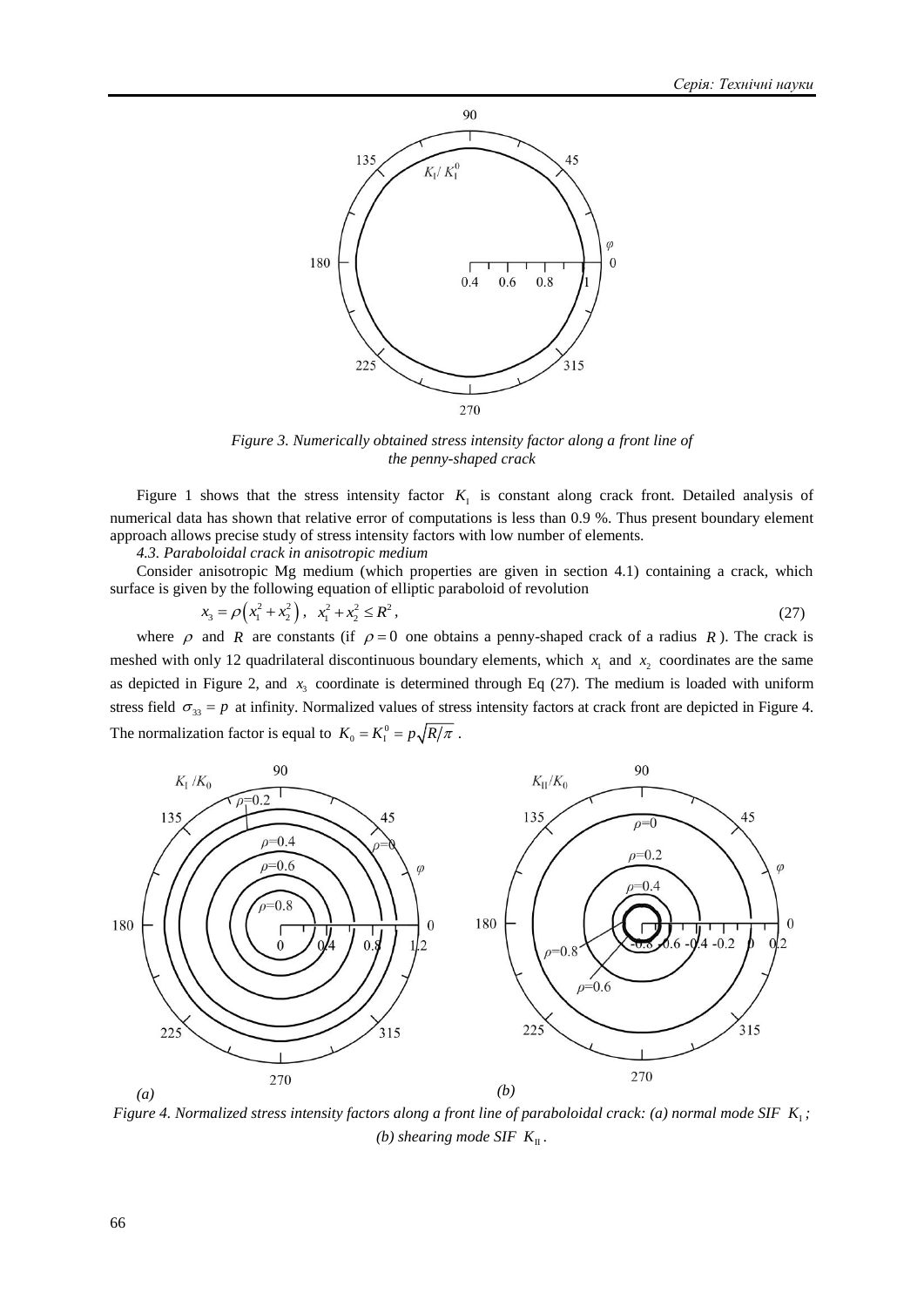Figure 4 shows that SIF  $K_1$  decrease with increase in  $\rho$ , while  $K_{II}$  increase in magnitude. This is obvious, since non-planar crack exhibits shearing mode opening due to its geometry and direction of the applied loading. Since crack front line is parallel to isotropy plane of the materials, both stress intensity factors are constant along the front line. Also it should be noted that material anisotropy in the case of a penny-shaped crack ( $\rho = 0$ ) does not affect stress intensity factor; it is the same as for isotropic case.

#### **4. Discussion**

The paper presents fast and accurate boundary element method for fracture mechanics analysis of anisotropic solids with 3D cracks. Several novelties are introduced, which allow derivation of the efficient boundary element approach. The first of them is application of the trapezoid rule to evaluation of anisotropic kernels. Due to its simplicity and exponential convergence for integrals over a periodic interval it allows accurate and fast evaluation of the kernels, which is essentially important in the derivation of fast BEM. The second is the usage of polynomial mappings and modified Kutt's quadratures for finite part integrals, which allows accurate numerical integration of singular and hypersingular integrals without additional treatment of singular terms, which is advantageous for non-planar geometries. The third is an introduction of special shape functions for the displacement discontinuity at the crack, which allows accurate determination of the field intensity factors.

These novelties allowed derivation of the efficient 3D BEM, which allows studying both isotropic and anisotropic linear elastic materials with cracks of arbitrary shape. The numerical examples presented prove high accuracy of the present boundary element formulation.

Present approach can be combined with Sih's strain energy density criterion to study 3D cracks propagation in anisotropic elastic solids under fatigue loading, which is the direction of future research.

#### **References:**

- 1. Sih, G.C. (1991), *Mechanics of fracture initiation and propagation*, Kluwer Academic Publishers, The Netherlands.
- 2. Mi, Y. and Aliabadi, M.H. (1992), «Dual boundary element method for three-dimensional fracture mechanics analysis», *Engineering Analysis with Boundary Elements*, No. 10, pp. 161–171.
- 3. Guiggiani, M., Krishnasamy, G., Rizzo, F.J. and Rudolphi, T.J. (1991), «Hypersingular boundary integral equations: A new approach to their numerical treatment», *Boundary Integral Methods, Theory and Applications*, Springer-Verlag, Berlin, pp. 211–220.
- 4. Lv, J.-H., Feng, X.-T., Yan, F. and Chen, B.-R. (2016), «Implementation of CPCT based BIEs for 3D elasticity and its application in fracture mechanics», *Engineering Analysis with Boundary Elements*, No. 71, рр. 1–10.
- 5. Saez, A., Ariza, M.P. and Dominguez, J. (1997), «Three-dimensional fracture analysis in transversely isotropic solids», *Engineering Analysis with Boundary Elements*, No. 20, рр. 287–298.
- 6. Muñoz-Reja, M.M., Buroni, F.C., Sáez, A. and García-Sánchez, F. (2016), «3D explicit-BEM fracture analysis for materials with anisotropic multifield coupling», *Applied Mathematical Modelling,* No. 40, рр. 2897–2912.
- 7. Jaworski, D., Linkov, A. and Rybarska-Rusinek, L. (2016), «On solving 3D elasticity problems for inhomogeneous region with cracks, pores and inclusions», *Computers and Geotechnics*, No. 71, рр. 295–309.
- 8. Nikolskiy, D.V., Mogilevskaya, S.G. and Labuz, J.F. (2015), «Boundary element analysis of non-planar threedimensional cracks using complex variables», *International Journal of Rock Mechanics & Mining Sciences*, No. 76, рр. 44–54.
- 9. Aimi, A. and Diligenti, M. (2002), «Hypersingular kernel integration in 3D Galerkin boundary element method», *Journal of Computational and Applied Mathematics*, No. 138, рр. 51–72.
- 10. Pan, E. and Yuan, F.G. (2000), «Boundary element analysis of three-dimensional cracks in anisotropic solids», *Int. J. Numer. Meth. Engng.*, No. 48, рр. 211–237.
- 11. Ting, T.C.T. (1996), *Anisotropic elasticity: theory and applications*, Oxford University Press, Oxford.
- 12. Buroni, F.C. and Sáez, A. (2010), «Three-dimensional Green's function and its derivative for materials with general anisotropic magneto-electro-elastic coupling». *Proc R Soc A*, No. 466, рр. 515–537.
- 13. Barber, J.R. (2010), *Elasticity*, Springer, London.
- 14. Xie, L., Zhang, C., Hwu, C., Sladek, J. and Sladek, V. (2016), «A comparison of three evaluation methods for Green's function and its derivatives for 3D generally anisotropic solids», *European Journal of Computational Mechanics*, [Online], available at: <http://dx.doi.org/10.1080/17797179.2016.1181039>
- 15. Xie, L., Zhang, C., Hwu, C., Sladek, J. and Sladek, V. (2015), «On two accurate methods for computing 3D Green's function and its first and second derivatives in piezoelectricity», *Engineering Analysis with Boundary Elements*, No. 61, рр. 183–193.
- 16. Weideman, J.A.C. (2002), «Numerical integration of periodic functions: a few examples», *The American Mathematical Monthly*, No. 109, рр. 21–36.
- 17. Trefethen, L.N. and Weideman, J.A.C. (2014), «The exponentially convergent trapezoidal rule», *SIAM Review*, No. 56, рр. 385–458.
- 18. Kutt, H.R. (1975), *On the numerical evaluation of finite-part integrals involving an algebraic singularity*, PhD thesis, University of Stellenbosch.
- 19. Kutt, H.R. (1975), «The numerical evaluation of principal value integrals by finite-part integration», *Numer. Math.*, No. 24, рр. 205–210.